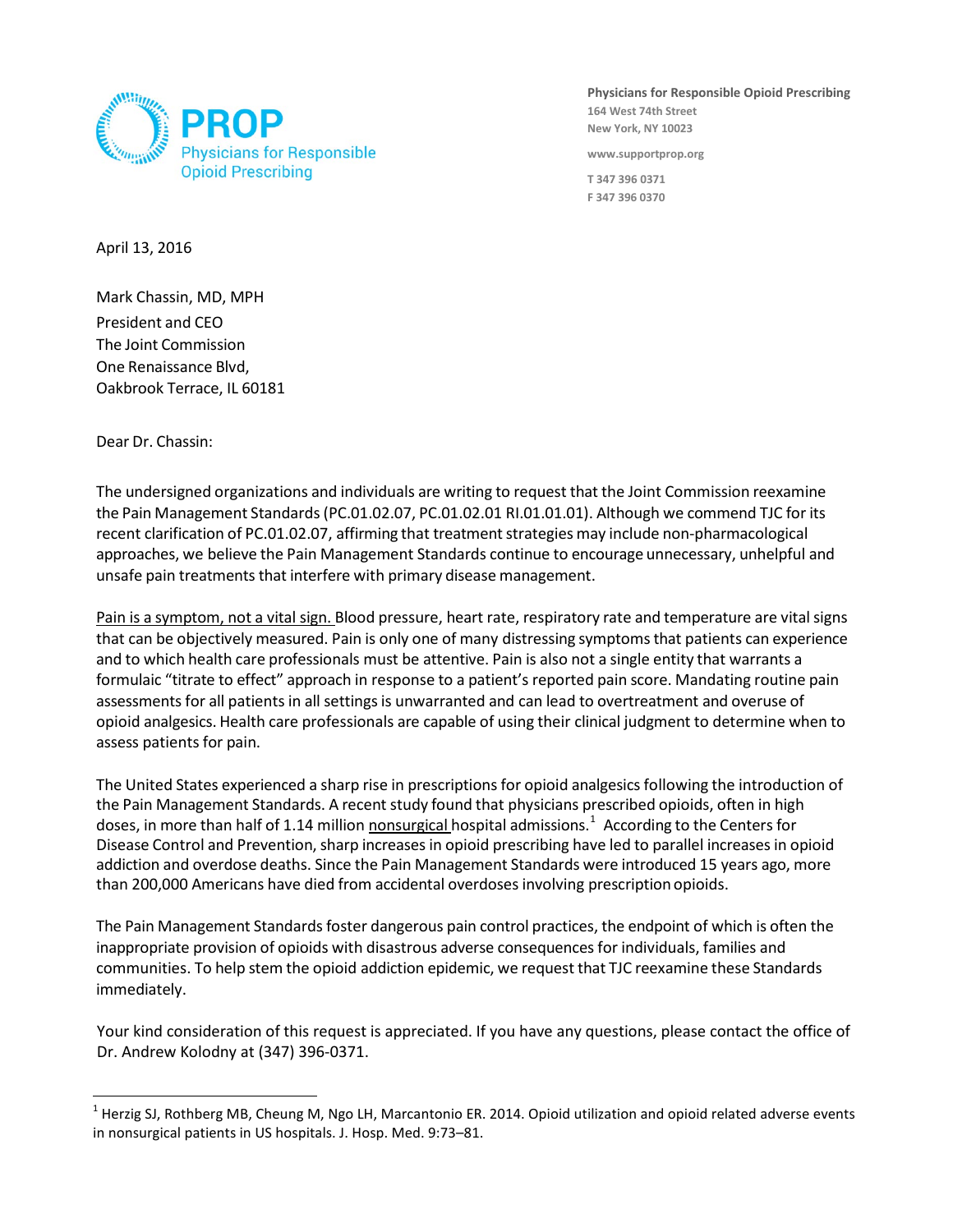## Respectfully submitted,

Harry Chen, MD Commissioner Vermont Department of Health Burlington, VT

Cynthia A. Pearson Executive Director, National Women's Co-Director, Center for Drug Safety Health Network Co-founder, Raising Women's Voices for the Health Care We Need Washington, DC

Jane Ballantyne, MD President Physicians for Responsible Opioid Prescribing (PROP) New York, NY

Andrew Kolodny, MD Executive Director Physicians for Responsible Opioid Prescribing (PROP) New York, NY

Susan K. Blank, MD President, Georgia Society of Addiction Medicine

Marvin D. Seppala, MD Chief Medical Officer Hazelden Betty Ford Foundation Center City, MN

Carl Christensen, MD, PhD Medical Director, Michigan Health Professionals Recovery Program Clinical Associate Professor, Psychiatry & OB Gyn Wayne State School of Medicine

Michael A. Carome, MD Director, Health Research Group Public Citizen Washington, DC

R. Jeffrey Goldsmith, MD President American Society of Addiction Medicine Chevy Chase, MD

G. Caleb Alexander, MD, MS and Effectiveness Johns Hopkins Bloomberg School of Public Health Baltimore, MD

Jay C. Butler, MD, CPE Chief Medical Officer, Alaska Department of Health and Social Services Anchorage, AK

Maria Montanaro, MSW Director, Rhode Island State Department of Behavioral Healthcare, Developmental Disabilities & Hospitals

Jean Silver-Isenstadt, MD, PhD Executive Director National Physicians Alliance Washington, DC

Anna Lembke, MD Chief of Addiction Medicine Stanford University School of Medicine Stanford, CA

David Juurlink, MD, PhD Professor & Head, Div. of Clinical Pharmacology & Toxicology Senior Scientist, Institute for Clinical Evaluative Sciences, University of Toronto

Frederic M. Baurer, MD President Pennsylvania Society of Addiction Medicine

Karen M. Murphy, PhD RN Secretary of Health Pennsylvania Department of Health Pottsville, PA

Chris Johnson, MD American College of Emergency Physicians, Board of Trustees, Minnesota Medical Association. Chair, Minnesota Dept. of Human Services Opioid Prescribing Work Group

Elinore F. McCance-Katz, M.D., PhD Chief Medical Officer Rhode Island Department of Behavioral Health, Developmental Disabilities, and Hospitals

Esther L. Muña Chief Executive Officer Commonwealth Healthcare Corporation Northern Mariana Islands

Leslie Dye, MD President, American College of Medical Toxicology Phoenix, AZ

Kathryn L. Cates-Wessel Executive Director American Academy of Addiction Psychiatry East Providence, RI

Samuel A. Ball, PhD President and CEO National Center on Addiction and Substance Abuse New York, NY

Merlin Kilbury, MD Associate Director Oklahoma Physicians Health Program Tulsa, OK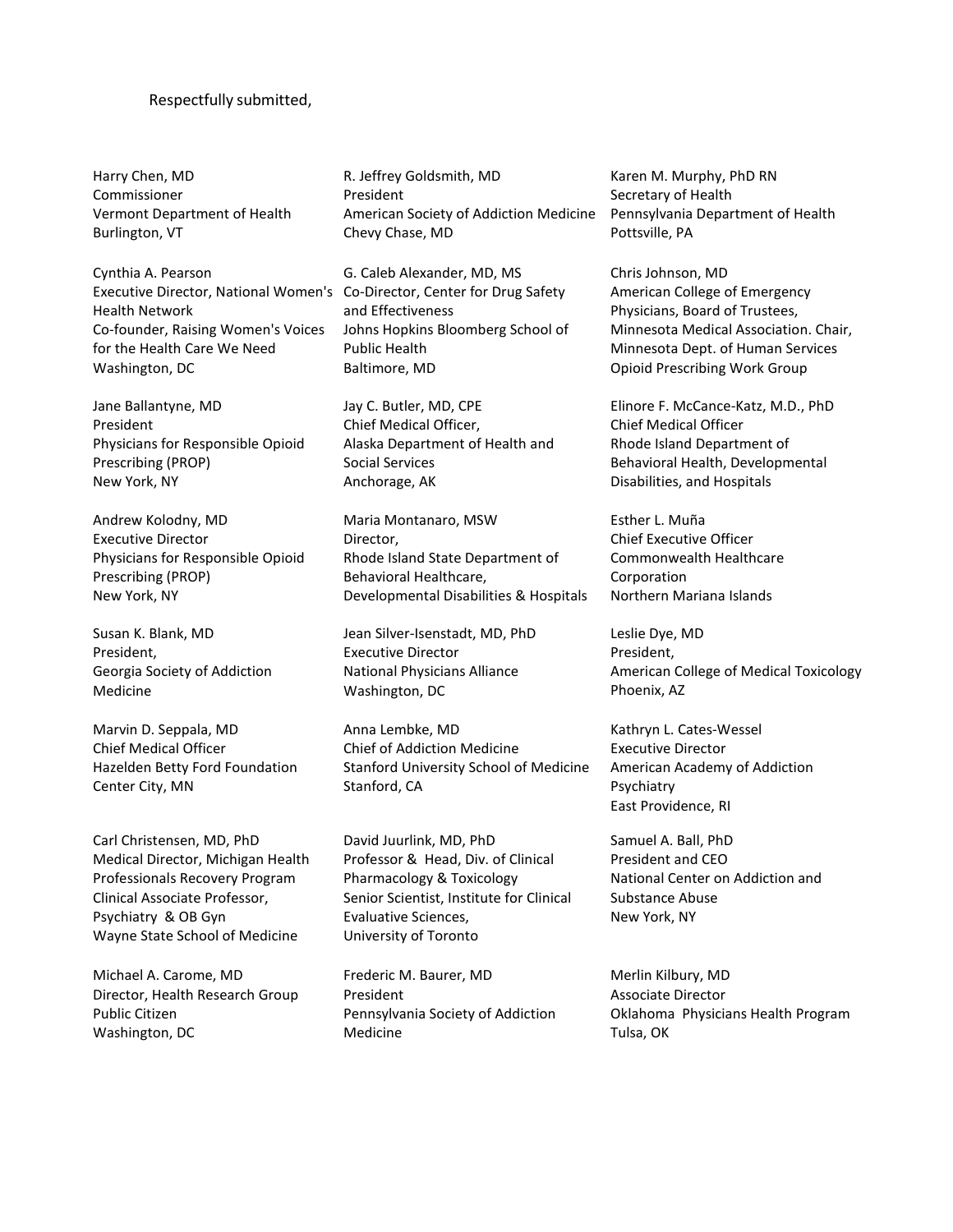Michael Von Korff, ScD Senior Investigator, Group Health Research Institute Seattle, WA

Roy M. Poses, MD President Foundation for Integrity and Responsibility in Medicine Warren, RI

Christina M. Delos Reyes, MD Associate Professor Department of Psychiatry Cleveland, Ohio

Sherrie Rubin Director The Hope2gether Foundation San Diego, CA

Janet Colbert CEO, STOPPNOW Broward County, FL

Rosemary Orr, MD Professor of Anesthesiology and Pain Medicine, University of Washington and Seattle Children's Hospital, Seattle, WA

Robert Watson, MD Professor of Neurology, FSU COM Tallahassee, FL Professor Emeritus, UF COM Gainesville, FL

Ken Thompson, MD Trusted Servant Like Minded Docs Strasburg, PA

Terry R. Rogers, MD Medical Director, Lakeside Milam Recovery Centers Kirkland, WA

Michael Denicole, MD Medical Director, The Meadows Wickenburg, AZ

Adriane Fugh-Berman, MD Director, PharmedOut Georgetown University Medical Center Washington, DC

P. Bradley Hall, MD Executive Medical Director West Virginia Medical Professionals Health Program Mount Clare, WV

Lewis Nelson, MD Professor, Emergency Medicine NYU School of Medicine New York, NY

Gary Mendell Founder, CEO Shatterproof New York, NY

Raymond V. Tamasi President/CEO Gosnold on Cape Cod

Kirk Moberg, MD, PhD Medical Director, Illinois Institute for Addiction Recovery Clinical Professor, Internal Medicine & Psychiatry University of Illinois College of Medicine

Douglas J Davies, MD Medical Director, The Refuge Assistant Professor, Florida State University College of Medicine

Michael Price, MD Medical Director, Bestcare Treatment Services Redmond, OR

Danesh Mazloomdoost, MD Medical Director Pain Management Medicine Lexington, KY

Stephen G. Gelfand, MD Rheumatology/Internal Medicine Myrtle Beach, SC

Jon Streltzer, MD Professor Emeritus of Psychiatry, University of Hawaii School of Medicine Honolulu, HI

Mark Sullivan, MD, PhD Professor, Psychiatry and Behavioral Sciences Adjunct Professor, Anesthesiology and Pain Medicine, Bioethics and Humanities University of Washington, WA

Lloyd J Gordon, MD Medical Director Southeast Behavioral Health/COPAC Brandon, MS

Judson (Kim) Bemis Chair Steve Rummler Hope Foundation Minneapolis, MN

Terry L. Alley, MD Medical Review Officer Franklin, TN

Darrin Mangiacarne, DO, MPH Fairbanks , Medical Director Diplomat, American Board of Addiction Medicine & American Osteopathic Board of Family Physicians Indianapolis, IN

Judy Rummler Chair FED UP! Coalition to End the Opioid Epidemic Minneapolis, MN

Mel Pohl, MD Medical Director Las Vegas Recovery Center Las Vegas, NV

James A. Harrow, MD, PhD Medical Director Alabama Physician Health Program Montgomery, Al

Betts Tully Patient advocate Chicago, Illinois